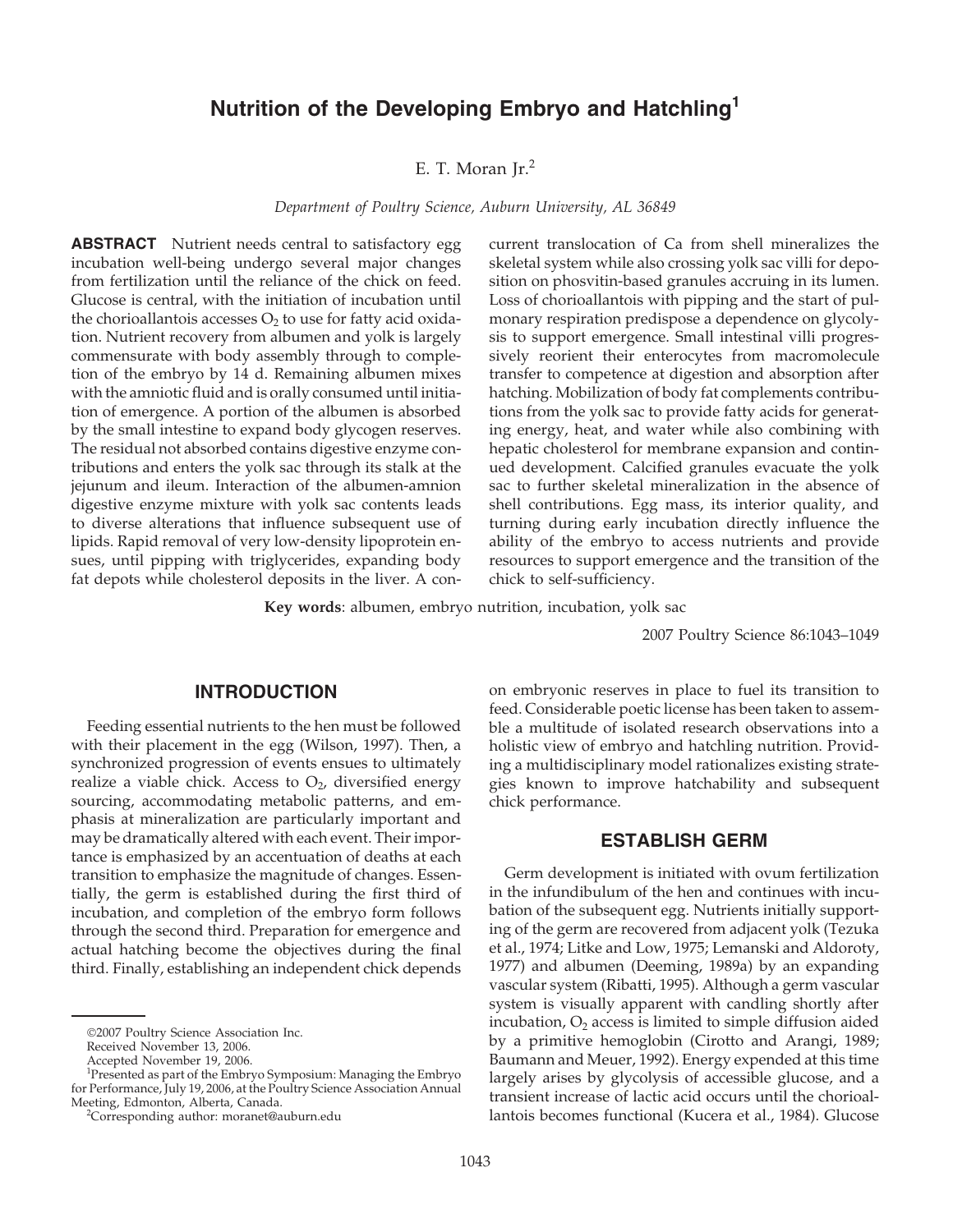in albumen appears to be largely recovered from the outer thin and put in place during uterine plumping before shell formation. Simplistically, invagination during early development of the germ leads to the chorionic sac and allantoic cavity. In turn, their membranes eventually converge at the shell to favor distribution at the air-cell end of the egg (Sethi and Brookes, 1971; Fancsi and Feher, 1979). Vascular development adjacent to these membranes enables a rapid exchange of  $CO<sub>2</sub>$  and  $O<sub>2</sub>$  with shell air pores (Tazawa and Ono, 1974; Lomholt, 1976; Tullety and Board, 1976). Access to  $O<sub>2</sub>$  fully supports complete combustion of fatty acids, used as the primary source of energy and the basis for embryo development.

Albumen structure is a dominant factor to the successful transition of the germ from anaerobic to aerobic metabolism (Christensen, 2001). Essentially, the chalaza, along with thick albumen, restricts ovum movement to rotation within the inner thin of the egg (Tullet and Deeming, 1987; Deeming, 1989b). Extensive lipid content encourages the yolk to rise within this aqueous system such that chorion and amnion membranes favor juxtaposition at the inner eggshell membrane while improving survival by proximity to glucose in the outer thin. Although differential pressure treatment of turkey eggs before incubation can be used to increase egg glucose content, Moran and Reinhart (1981) did not observe a relief in dead-germ loss as much as increased poult weight. Frequent egg turning by the hen throughout early incubation fosters a uniformly distributed chorioallantois through the top half of the egg while continuing glucose access from the outer thin. Success of this transition is substantially dependent on albumen integrity. Long holding, poor holding, or both conditions before incubation not only impair formation of a fully functional chorioallantois but adversely define the albumen sac that concurrently forms at the small end and recovery of its nutrients (Hall and Van Wagenen, 1936; Christensen et al., 2001; Tona et al., 2005).

## **EMBRYO COMPLETION**

The vascular system is fully developed shortly after the chorioallantois is complete to assure  $O_2$ -CO<sub>2</sub> exchange (Levinsohn et al., 1984). In turn, fatty acid use represents the most favorable energy source for completion of the embryo in its final form (Sato et al., 2006). A continuous low respiratory quotient infers that carbohydrate is being conserved to the extent that ketone body accumulation does not occur. Not only is adenosine triphosphatase provided in major amounts as the driver of synthetic processes, but major amounts of by-product heat and water also evolve in support of incubation (Whittow and Tarazawa, 1991). An increased proportion of the essential fatty acids appearing in egg contents with the progression of incubation indicates their devotion to membrane formation in embryonic assembly while saturates with their greater caloric value are consumed (Donaldson, 1964; Maldjian et al., 1995; Murray et al., 1999; Speake et al., 2003; Speake and Deans, 2004). Nutritional deficiencies imposed on the breeder during egg formation may have repercussions at any time, but embryonic deaths during this interval usually relate to marginal breeder feed inadequacies. Inadequacies of pantothenic acid and riboflavin may occur in practice, and accentuated deaths at 12 d of incubation together with clubbed down are observed. Although the embryo is structurally complete by 14 d of incubation, providing the wherewithal to support the transition to an independent chick in the last 7 d is very demanding as well.

#### **PREPARATIONS FOR EMERGENCE**

Embryo expansion within the amniotic sac together with its physical movements initiate preparations for emergence. Albumen previously compartmentalized at the small end of the egg has its seroamniotic connection rupture (Feher, 1984). Free albumen can now enter the amniotic sac and form a composite of both contents. Pressure differential created by a continuing embryonic growth enhances an oral consumption of this mixture that passes through the gastrointestinal system (Oegema and Jourdian, 1974; Sugimoto et al., 1999). Partial absorption of proteins from the albumen-amniotic mixture occurs by enterocytes capable of macromolecular absorption during transit through the duodenum and jejunum. Antitrypsin factors strongly inhibit digestion, even though a full complement of pancreatic enzymes is present (Holdsworth and Wilson, 1967; Marchaim and Kulka, 1967; Yoshizaki et al., 2002). Albumen, together with the pancreatic enzyme composite, enters the yolk sac through its stalk with the aid of antiperistaltic activity of the colon (Sugimoto et al., 1989; Bryk and Gheri, 1990). Recovery of macromolecules during passage through the duodenum and jejunum is parallel to that of colostrums with postparturient mammals. Chick embryonic villi also have unique enterocytes that are capable of fluid and macromolecular transfer to greatly expand the vascular system with the appearance of albumen proteins. Such consumption and absorption is continuous until the albumen-amniotic fluid disappears and internal pipping begins. Ovomucoid is a prominent albumen protein that appears in blood and continues to be detectable after hatching. This protein is one of several in albumen that has extensive amounts of carbohydrate. Gluconeogenesis from albumen proteins focuses on using the inherent carbohydrate to form glycogen while conserving amino acids per se for protein synthesis (Scott et al., 1981; Muramatsu et al., 1990). As a result, blood glucose progressively increases to support escalating liver and muscle glycogen deposition.

Residual albumen-allantoic fluid entering the yolk continues to express digestive enzymes released en route through the gastric and small intestinal systems (Bainter and Feher, 1974; Sugimoto et al., 1978; Sugimoto and Yamada, 1986a,b; Ikeno and Ikeno, 1991). Ovomucoid is known to strongly inhibit trypsin; however, subsequent encounters of the enzyme composite with lipoproteins in the yolk sac appear to foster major molecular changes. The yolk sac has villi that expand surface area in parallel to the intestine (Holdsworth and Wilson, 1967). Similarly,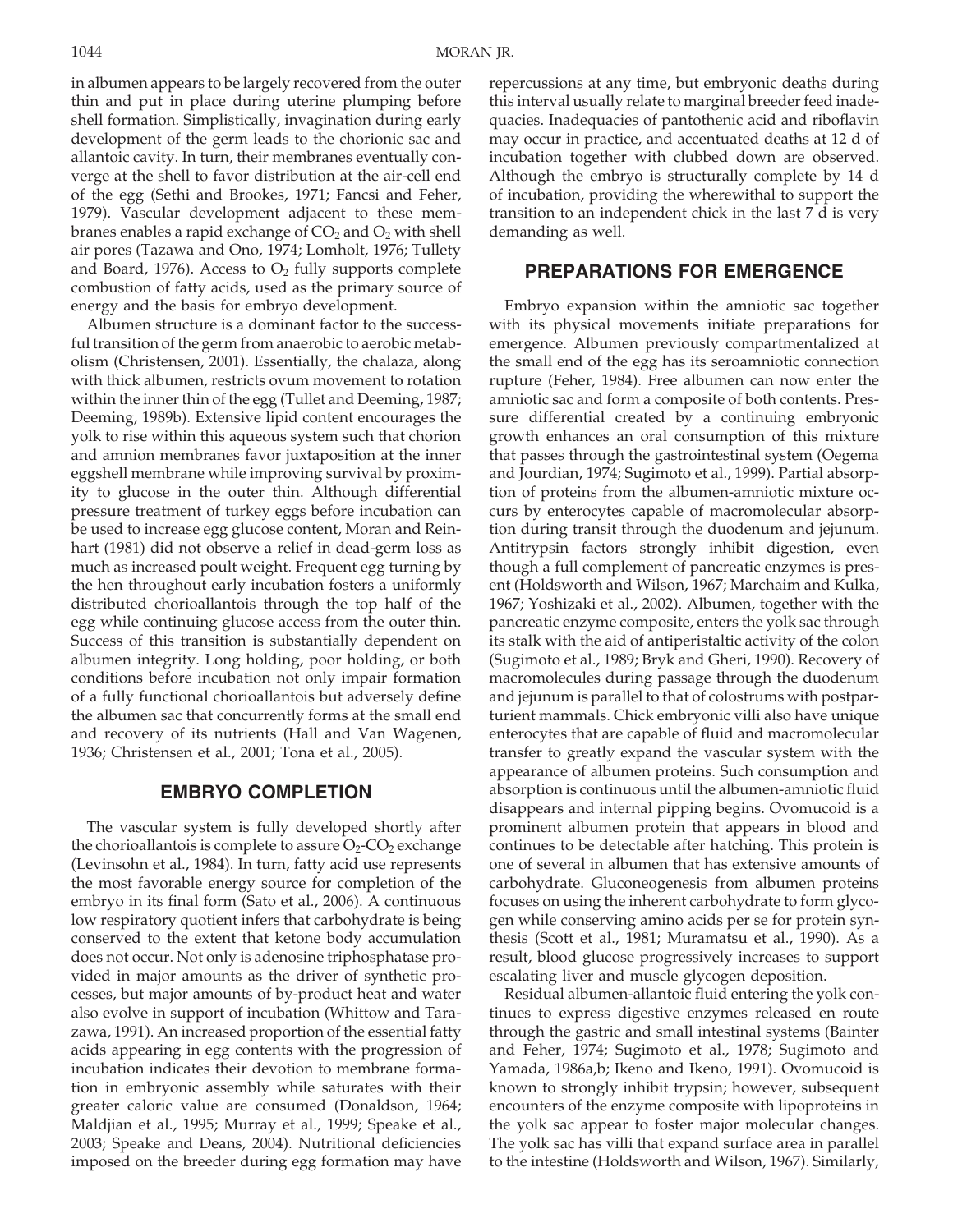core vessels have an extensive vascular system to facilitate exchange dynamics; however, yolk sac cells on villi use receptor-mediated endocytosis to absorb intact very low density lipoproteins (**VLDL**) rather than transport digestion products (Lambson, 1970; Noble et al., 1988). These cells also have a diverse array of enzymes capable of altering the absorbed lipid before release into circulation (Kusuhara and Ishida, 1974; Powell et al., 2004). Very low-density lipoprotein uptake by the yolk sac becomes greatly accentuated beyond simple needs once the albumen-allantoic digestive enzyme composite is encountered (Speake et al., 1992). Specialized depots that develop in many subdermal locations of the embryo accept this additional transfer of triglycerides, whereas associated cholesterol preferentially locates in the liver to exaggerate its size and create a distinctive light yellow appearance (McGreal, 1956; Langslow and Lewis, 1972; Speake et al., 1998; Peebles et al., 1999).

Phosvitin and lipovitellin are yolk high-density lipoproteins formed from vitellogenin during transfer through the ovum wall. Associated changes lead to molecular rearrangement into granules that aggregate into spheres apart from the aqueous dispersion of VLDL. Concurrent with entry of albumen-allantoic fluid enzymes in the yolk sac, sphere appearance changes from an accrual of granules to a lamination of layers from surface to core (Cheville and Coignoul, 1984). Phosvitin has a large amount of phosphate esterified to serine (Shainkin and Perlmann, 1971a,b; Perlmann, 1973), and lamination appears to enable to direct exposure of large amounts of these phosphates at the surface. Calcium can be transferred through yolk sac villi from its vascular system to adhere to the surface of the sphere. Calcified granules are not absorbed but accrue within the confines of the yolk sac until pipping.

Calcium in circulation increases dramatically, concurrent with the transfer of VLDL from the yolk sac to embryo depots and sphere calcification. Dissolution of mammary knobs adjacent to the chorioallantois-shell membrane interface represents the dominant source of blood Ca (Bond et al., 1988; Dieckert et al., 1989; Abdel-Salam et al., 2006). Exchange of  $CO<sub>2</sub>$  in conjunction with carbonic anhydrase creates acid conditions for the dissolution of the shell and transfer of Ca to circulation (Narbaitz, 1974; Tuan, 1984, 1987; Tuan and Ono, 1986). Calcium so recovered not only calcifies yolk sac spheres but has the intention of concurrently mineralizing a developing skeleton that was previously cartilage (Roufosse, 1979).

# **IMPLEMENTING RESOURCES FOR EMERGENCE**

Internal pipping initiates emergence by piercing the chorioallantois and inner shell membrane at the air cell periphery. Loss of ready  $O_2$  access necessitates a concurrent transition to pulmonary respiration, because the outer shell membrane and shell are progressively circumscribed (Vince, 1976; Menna and Mortola, 2002; Villamor et al., 2002). Essentially, shell piercing by the beak is driven by the hatching muscle as facilitated by the egg "tooth" of the beak and body rotation (Bakhuis, 1974; Feher, 1988). Hatching muscle fibers are exclusively anaerobic, very well provided with glycogen, and have a special nervous system for coordination (Fazekas et al., 1985; Gross, 1985; John et al., 1987). Maximum vascularization at the air cell-shell interface also lead to shell areas weakened during the 14 to 19 d of accentuated Ca recovery commensurate with areas fractured (Waters, 1935).

Cessation of shell Ca access with chorioallantois destruction initiates the recovery of Ca phosphate highdensity lipoprotein spheres from the yolk sac (Cheville and Coignoul, 1984). Transition from sourcing Ca at the shell to both Ca and P in the yolk sac provides a continued mineralization and skeletal development through to feed dependence. Continual skeletal reinforcement is paramount to supporting body emergence from the shell and subsequent locomotion (Pageze et al., 1996). Sphere Ca-P access largely diminishes within 3 to 4 d after hatch with yolk sac depletion, and its amount likely influences early feed macromineral requirements. Hen dietary P seems to influence vitellogenin formation and sphere levels during ovum formation. Small egg mass may be of substantial influence in this respect (El Boushy, 1979a,b; Triyuwanta et al., 1992).

The physical demands of emergence are extensive when  $O_2$  availability is marginal (Tazawa et al., 1983). Muscles most active at this time exclusively use glycolysis from glucose provided from glycogen reserves (Freeman, 1969). The transient increase of lactic acid occurring at this time disappears once pulmonary functioning provides adequate  $O_2$  for fatty acid catabolism to resume as a source of energy (Garcia et al., 1986; Hoiby et al., 1987). Although respiratory quotient indicates that fatty acid oxidation dominates energy production once emergence is complete, access to glucose remains important to fully combust fatty acids without ketone body accumulation (Best, 1966; Beis, 1985; Ohtsu et al., 2003). By-product heat from fatty acid combustion is substantial and assists in transition of the neonate from being a poikilotherm to homeothermy, whereas the associated production of water production minimizes dehydration until external sources become available.

Although yolk sac lipoproteins continue to be an important nutrient source at this time (Romanoff, 1944; Noble and Ogunyemi, 1989; Castillo et al., 1992; Murakami et al., 1992; Nir and Levanon, 1993; Ding and Lilburn, 1996; Puvadolpirod et al., 1997), fatty acid recovery from preformed body depots appears to dominate (Langslow, 1972) given the minimal repercussion of deutectomy (Harvey et al., 1955; Baranyiova, 1972; Baranyiova and Standara, 1980). Extensive hepatic cholesterol in place at hatch rapidly dissipates along with the depots (Svanberg, 1971; Baranyiova and Holman, 1972; Tarugi et al., 1994). Immediate access to cholesterol appears to relieve its synthesis. Cholesterol, together with depot essential fatty acids, enables continued membrane formation and growth. A high concurrent demand for glucose appears to reside with its need to support growth of glycolytic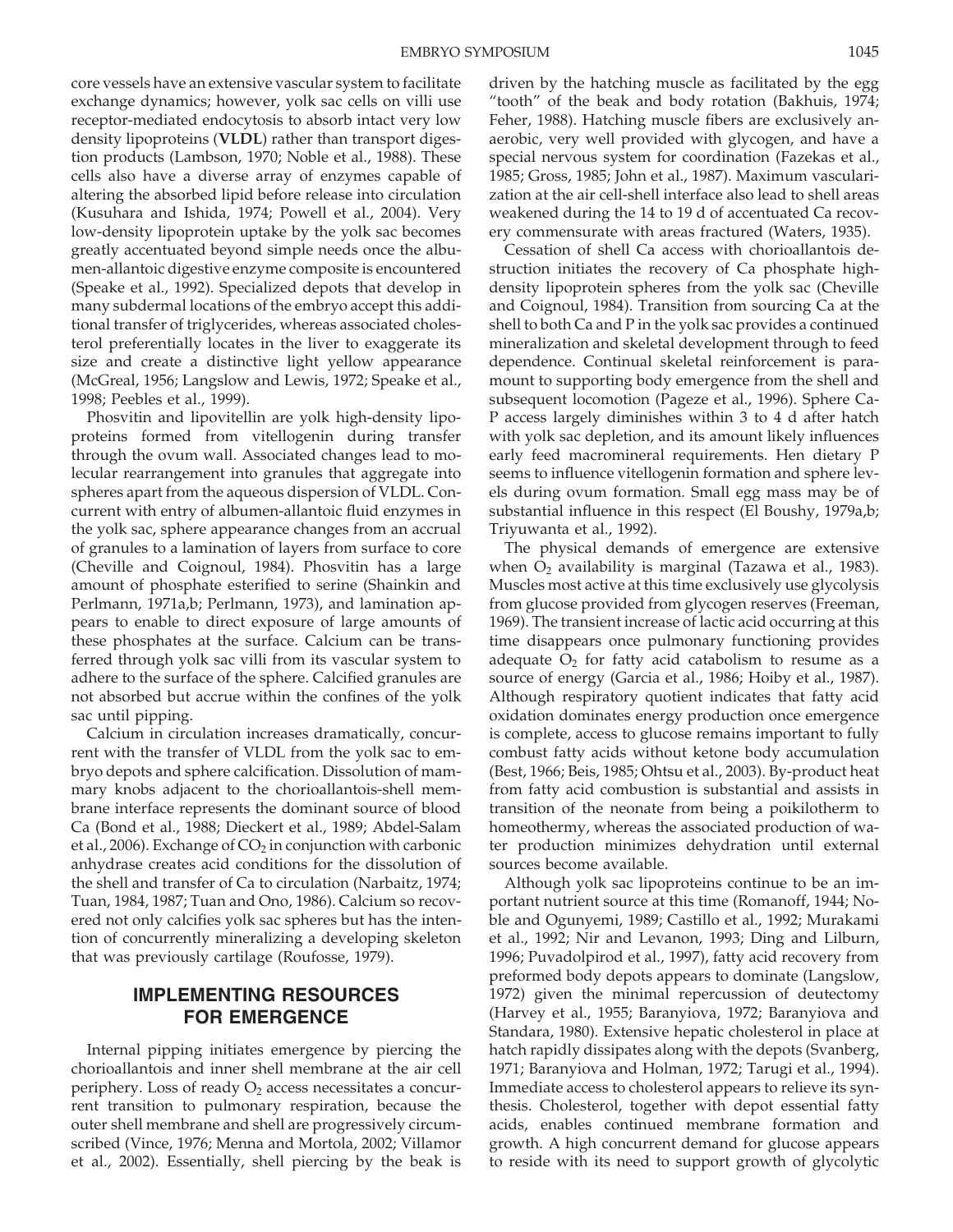muscle (Baranyiova and Holub, 1977; Latour et al., 1995, 1996; Uni et al., 2005). End-product pyruvic acid (Ala) recycles for regeneration in the liver using fatty acid energy.

# **TRANSITION TO FEED**

The gastrointestinal system must assume responsibility for nutrition of the chick as reserves originating from the egg deplete (Jin et al., 1998; Vieira and Moran, 1999). Enterocytes in place with the villi of the embryo are intended for macromolecular transfer; however, those arising from the crypts shortly replace embryonic ones to provide competence at digestion-absorption (Uni et al., 1998, 2003a,b). A mosaic of both type of enterocytes exists at emergence, and another several days must ensue before effective feed utilization is possible (Raheja et al., 1977; Sulistiyanto et al., 1999; Batal and Parsons, 2002; Sklan, 2003). Essentially, the entire surface makes this transition within 2 wk, and all remnants of the embryonic population are extruded. Growth of the mucosa through this period almost exclusively represents villi, and the increased appearance of enzymes that finalize digestion correspond to surface maturation (Baranyiova and Holman, 1976; Noy and Sklan, 1995; Uni et al., 1995; Chotinsky et al., 2001; Iji et al., 2001). Loss of yolk sac, disappearance of subdermal depots, and resumption of liver color must be in phase with the ability of the gastrointestinal system to recover nutrients from feed. Most starveouts fail to make the transition and commonly maximize around 3 to 4 d posthatch. The multitude of strategies that provide early nutrition to either an embryo or postemergent chick provide an advantage to this transition, thereby improving performance (Baranyiova, 1987; Noy and Pinchasov, 1993; Ohta et al., 1999; Tako et al., 2004; Foye et al., 2006a,b).

#### **OVERVIEW**

A holistic view of embryo and hatchling nutrition indicates a central role for carbohydrate, fatty acids, and Ca and P. Transient access to  $O_2$  until establishment of the germ and again during emergence of the chick favors anaerobic catabolism of glucose for energy. Internal egg quality and turning during early incubation are mutually necessary for favorable formation of the chorioallantois and compartmentalizing remaining albumen. Effective retrieval of  $O_2$  enables fatty acid oxidation to dominate energy production during the interim until emergence and immediately after its completion. Oral consumption of albumen once the embryo is formed and partial absorption of the protein provides for gluconeogenesis and storage of glycogen to fuel emergence. Remaining albumen together with digestive enzymes enter the yolk sac to facilitate other changes. Yolk VLDL are rapidly absorbed to expand body depots while cholesterol accrues in the liver. Transfer of Ca from the eggshell periphery weakens these areas for pipping. Part of this Ca mineralizes the skeleton, whereas a significant amount is also transferred onto phosvitin-based platelets in the yolk sac. Calcium phosphate platelets provide continued skeletal mineralization after loss of the chorioallantois. Upon hatching, enterocytes competent at food assimilation subsequently cover the surface of the intestine. Body depots and hepatic cholesterol in the posthatch chick are recalled as the yolk sac depletes and provide continued body development during the transition to self-sufficiency.

#### **REFERENCES**

- Abdel-Salam, Z. A., A. M. Abdou, and M. A. Harith. 2006. Elemental and ultrastructural analysis of the eggshell: Ca, Mg, and Na distribution during embryonic development via LIBS and SEM techniques. Int. J. Poult. Sci. 5:35–42.
- Bainter, K., and G. Feher. 1974. Fate of egg white trypsin inhibitor and start of proteolysis in developing chick embryo and newly hatched chick. Dev. Biol. 36:272–278.
- Bakhuis, W. L. 1974. Observations on hatching movements in the chick (*Gallus domesticus*). J. Comp. Physiol. Psychol. 87:997–1003.
- Baranyiova, E. 1972. Influence of deutectomy, food intake and fasting on liver glycogen content in chickens after hatching. Acta Vet. Brno 41:149–159.
- Baranyiova, E. 1987. Effect of intraperitoneal administration of amino acids on the food intake of chickens in the first month after hatching. Acta Vet. Brno 56:417–426.
- Baranyiova, E., and J. Holman. 1972. Lipid droplets in hepatocytes of chicken embryos and chickens after hatching. Acta Vet. Brno 41:367–372.
- Baranyiova, E., and J. Holman. 1976. Morphological changes in the intestinal wall in fed and fasted chickens in the first week after hatching. Acta Vet. Brno 45:151–158.
- Baranyiova, E., and A. Holub. 1977. Influence of glucose load on food intake of chickens during the early posthatching period. Acta Vet. Brno 46:237–244.
- Baranyiova, E., and S. Standara. 1980. Effect of deutectomy, fasting and environmental temperature on free fatty acid concentration in blood plasma of chickens in the first week after hatching. Acta Vet. Brno. 49:187–192.
- Batal, A. B., and C. M. Parsons. 2002. Effects of age on nutrient digestibility in chicks fed different diets. Poult. Sci. 81:400– 407.
- Baumann, R., and H. J. Meuer. 1992. Blood oxygen transport in the early avian embryo. Physiol. Rev. 72:941–965.
- Beis, A. 1985. Activities of the enzymes of ketone body metabolism in the developing chick. Comp. Biochem. Physiol. B 81:671–675.
- Best, E. E. 1966. The changes of some blood constituents during the initial post-hatching period in chickens. II. Blood total ketone bodies and the reduced glutathionine ketone body relationship. Br. Poult. Sci. 7:23–28.
- Bond, G. M., R. G. Board, and D. V. Scott. 1988. A comparative study of changes in the fine structure of avian eggshells during incubation. Zoolog. J. Linn. Soc. 92:105–113.
- Bryk, S. G., and Z. G. Gheri. 1990. On the development of the chick embryo colon: A computerized morphometric study. Z. Mikrosk. Anat. Forsch. 104:97–118.
- Castillo, M., M. F. Zafra, F. Rodríguez-Vico, J. M. Lopez, and E. Garcia-Peregrin. 1992. Changes in the chick lipoprotein profile during postnatal development. Biochem. Arch. 8:183–190.
- Cheville, N., and F. Coignoul. 1984. Calcium in the turkey yolk sac during late development and postembryonic evolution. Am. J. Vet. Res. 45:2458–2466.
- Chotinsky, D., E. Toncheva, and Y. Profirov. 2001. Development of disaccharidase activity in the small intestine of broiler chickens. Br. Poult. Sci. 42:389–392.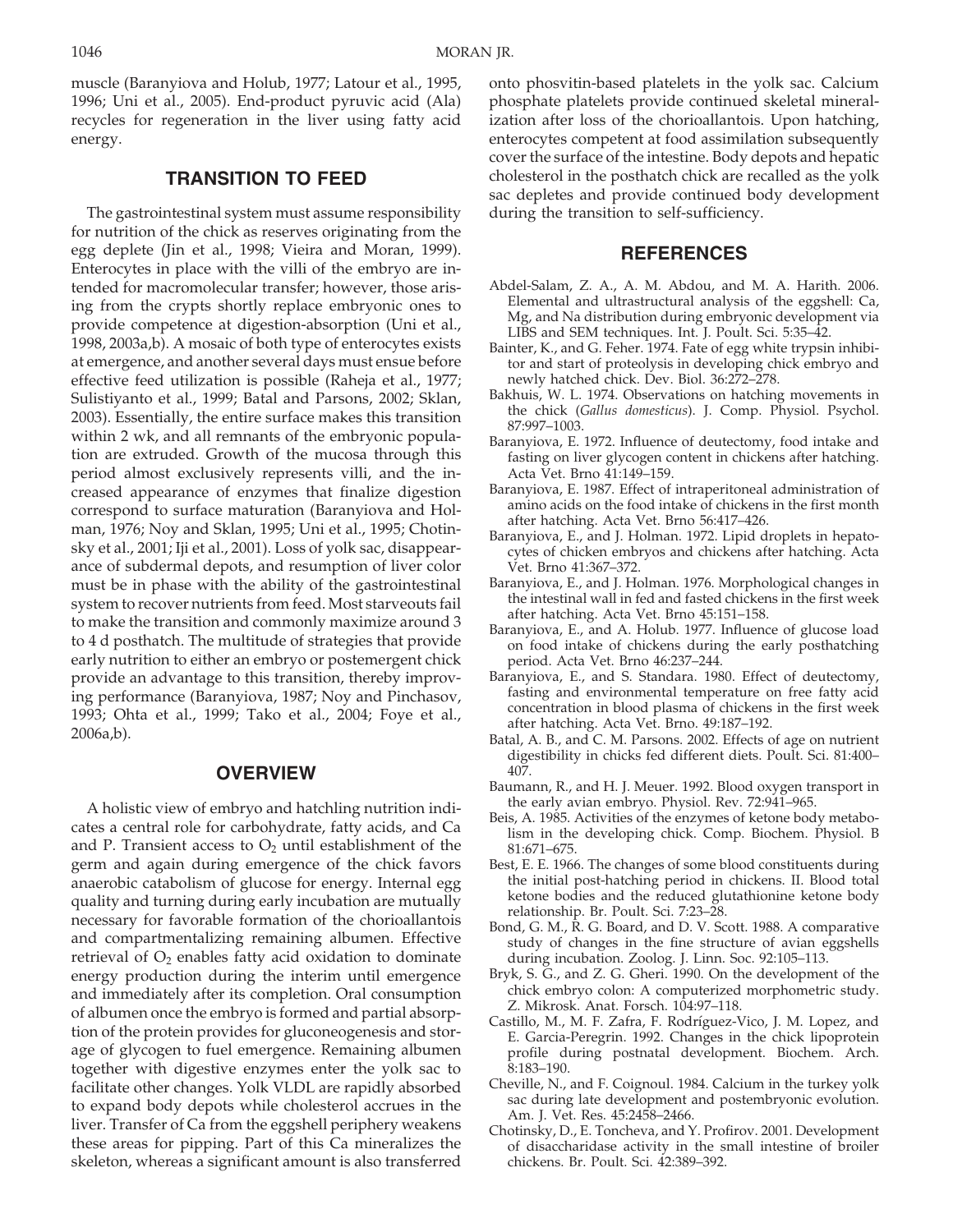- Christensen, V. L. 2001. Factors associated with early embryonic mortality. World's Poult. Sci. J. 57:359–372.
- Christensen, V. L., M. J. Wineland, G. M. Fasenko, and W. E. Donaldson. 2001. Egg storage effects on plasma glucose and supply and demand tissue glycogen concentrations of broiler embryos. Poult. Sci. 80:1729–1735.
- Cirotto, C., and I. Arangi. 1989. How do avian embryos breath? Oxygen transport in the blood of early chick embryos. Comp. Biochem. Physiol. A 94:607–613.
- Deeming, D. C. 1989a. Importance of sub-embryonic fluid and albumen in the embryo's response to turning of the egg during incubation. Br. Poult. Sci. 30:591–606.
- Deeming, D. C. 1989b. Characteristics of unturned eggs: Critical period, retarded embryonic growth and poor albumen utilization. Br. Poult. Sci. 30:239–249.
- Dieckert, J. W., M. C. Dieckert, and C. R. Creger. 1989. Calcium reserve assembly: A basic structural unit of the calcium reserve system on the hen egg shell. Poult. Sci. 68:1569–1584.
- Ding, S. T., and M. S. Lilburn. 1996. Characterization of changes in yolk sac and liver lipids during embryonic and early posthatch development of turkey poults. Poult. Sci. 75:478–483.
- Donaldson, W. E. 1964. Fatty acid composition of chick embryo and egg yolk at various stages of incubation. Poult. Sci. 43:784–785.
- El Boushy, A. R. 1979a. Available phosphorus in poultry. 1. Effect of phosphorus levels on the performance of laying hens and their egg quality, hatchability, bone analysis and strength in relation to calcium and phosphorus in the blood. Neth. J. Agric. Res. 27:176–183.
- El Boushy, A. R. 1979b. Available phosphorus in poultry. 2. Effect of phosphorus in diet on performance of chicks, bone composition and strength, and calcium and inorganic phosphorus in blood plasma. Neth. J. Agric. Res. 27:184–189.
- Fancsi, T., and G. Feher. 1979. Ultrastructural studies of chicken embryo chorioallantoic membrane during incubation. Anat. Histol. Embryol. 8:151–159.
- Fazekas, S., G. Feher, L. Kondics, I. Ovary, and V. Szekessy-Hermann. 1985. Purification and properties of myosin from the "hatching muscle" (*M. complexus*) of geese. Acta Physiol. Hung. 66:5–25.
- Feher, G. 1984. Development of the albumen sac and changes of its structure in the goose during hatching. Magy. Allatorvosok Lapja 39:105–112.
- Feher, G. 1988. The process of hatching in goose and duck. Anat. Histol. Embryol. 17:107–120.
- Foye, O. T., Z. Uni, and P. R. Ferket. 2006a. Effect of in ovo feeding egg white protein,  $β$ -hydroxy- $β$ -methylbutyrate, and carbohydrates on glycogen status and neonatal growth of turkeys. Poult. Sci. 85:1185–1192.
- Foye, O. T., Z. Uni, J. P. McMurtry, and P. R. Ferket. 2006b. The effects of amniotic nutrient administration, "in ovo feeding" of arginine and/or β-hydroxy-β-methyl butyrate (HMB) on insulin-like growth factors, energy metabolism and growth in turkey poults. Int. J. Poult. Sci. 5:309–317.
- Freeman, B. M. 1969. The mobilization of hepatic glycogen in *Gallus domesticus* at the end of incubation. Comp. Biochem. Physiol. 28:1169–1176.
- Garcia, F. J., A. Pons, M. Alemany, and A. Palout. 1986. Tissue glycogen and lactate handling by the developing domestic fowl. Comp. Biochem. Physiol. A 85:155–159.
- Gross, G. H. 1985. Innervation of the complexus ("hatching") muscle of the chick. J. Comp. Neurol. 232:180–189.
- Hall, G. O., and A. Van Wagenen. 1936. The association of certain measures of interior egg quality with hatchability. Poult. Sci. 15:501–506.
- Harvey, J. D., D. B. Parrish, and P. E. Sanford. 1955. Improvements in the technique of deutectomy of newly hatched chicks, and the effects of the operation on their subsequent development. Poult. Sci. 34:3–8.
- Hoiby, M., A. Aulie, and P. O. Bjonnes. 1987. Anaerobic metabolism in fowl embryos during normal incubation. Comp. Biochem. Physiol. A 86:91–94.
- Holdsworth, C. D., and T. H. Wilson. 1967. Development of active sugar and amino acid transport in the yolk sac and intestine of the chicken. Am. J. Physiol. 212:233–240.
- Iji, P. A., A. Saki, and D. R. Tivey. 2001. Body and intestinal growth of broiler chicks on a commercial starter diet. 2. Development and characteristics of intestinal enzymes. Br. Poult. Sci. 42:514–522.
- Ikeno, T., and K. Ikeno. 1991. Amylase activity increases in the yolk of fertilized eggs during incubation in chickens. Poult. Sci. 70:2176–2179.
- Jin, S.-H., A. Corless, and J. L. Sell. 1998. Digestive system development in post-hatch poultry. World's Poult. Sci. J. 54:335–345.
- John, T. M., J. C. George, and E. T. Moran Jr. 1987. Pre- and posthatch ultrastructural and metabolic changes in the hatching muscle of turkey embryos from antibiotic and glucose treated eggs. Cytobios 49:197–210.
- Kucera, P., E. Raddatz, and A. Baroffio. 1984. Oxygen and glucose uptake in the early chick embryo. Pages 299–309 in Respiration and Metabolism of Embryonic Vertebrates. R. S. Seymour, ed. W. Junk, Dordrecht, the Netherlands.
- Kusuhara, S., and K. Ishida. 1974. Histochemical observations on the enzymes of chicken yolk sac membrane. Br. Poult. Sci. 15:391–394.
- Lambson, R. O. 1970. An electron microscopic study of the endodermal cells of the yolk sac of the chick during incubation and after hatching. Am. J. Anat. 129:1–20.
- Langslow, D. R. 1972. The development of lipolytic sensitivity in the isolated fat cells of *Gallus domesticus* during the foetal and neonatal period. Comp. Biochem. Physiol. B 43:689–701.
- Langslow, D. R., and R. J. Lewis. 1972. The compositional development of adipose tissue in *Gallus domesticus*. Comp. Biochem. Physiol. B 43:681–688.
- Latour, M. A., E. D. Peebles, C. R. Boyle, J. D. Brake, and T. F. Kellog. 1995. Changes in serum lipid, lipoprotein and corticosterone concentrations during neonatal chick development. Biol. Neonate 67:381–386.
- Latour, M. A., E. D. Peebles, C. R. Broyle, S. M. Doyle, T. Pansky, and J. D. Brake. 1996. Effects of breeder hen age and dietary fat on embryonic and neonatal broiler serum lipids and glucose. Poult. Sci. 75:695–701.
- Lemanski, L. F., and R. Aldoroty. 1977. Role of acid phosphatase in the breakdown of yolk platelets in developing amphibian embryos. J. Morphol. 153:419–426.
- Levinsohn, E. M., D. S. Packard Jr., E. M. West, and D. R. Hootnick. 1984. Arterial anatomy of chicken embryo and hatchling. Am. J. Anat. 169:377–405.
- Litke, L. L., and F. N. Low. 1975. Scanning electron microscopy of yolk absorption in early chick embryos. Am. J. Anat. 142:527–531.
- Lomholt, J. P. 1976. The development of oxygen permeability of the avian egg shell and its membranes during incubation. J. Exp. Zool. 198:177–184.
- Maldjian, A., K. Farkas, R. C. Noble, M. Cocchi, and B. M. Speake. 1995. The transfer of docosahexaenoic acid from yolk to the tissues of the chick embryo. Biochim. Biophys. Acta 258:81–89.
- Marchaim, U., and R. G. Kulka. 1967. The non-parallel increase of amylase, chymotrypsinogen and procarboxypeptidase in the developing chick pancreas. Biochim. Biophys. Acta 146:553–559.
- McGreal, R. D. 1956. Observations on the composition of the subcutaneous fat of the White Leghorn chick embryo. Poult. Sci. 35:1066–1069.
- Menna, T. M., and J. P. Mortola. 2002. Metabolic control of pulmonary ventilation in the developing chick embryo. Respir. Physiolol. Neurobiol. 130:43–55.
- Moran, E. T., Jr., and B. S. Reinhart. 1981. Providing glucose to turkey hatching eggs via pressure differential antibiotic dipping: Effects on hatchability, poult quality, and subsequent performance. Poult. Sci. 60:1544–1548.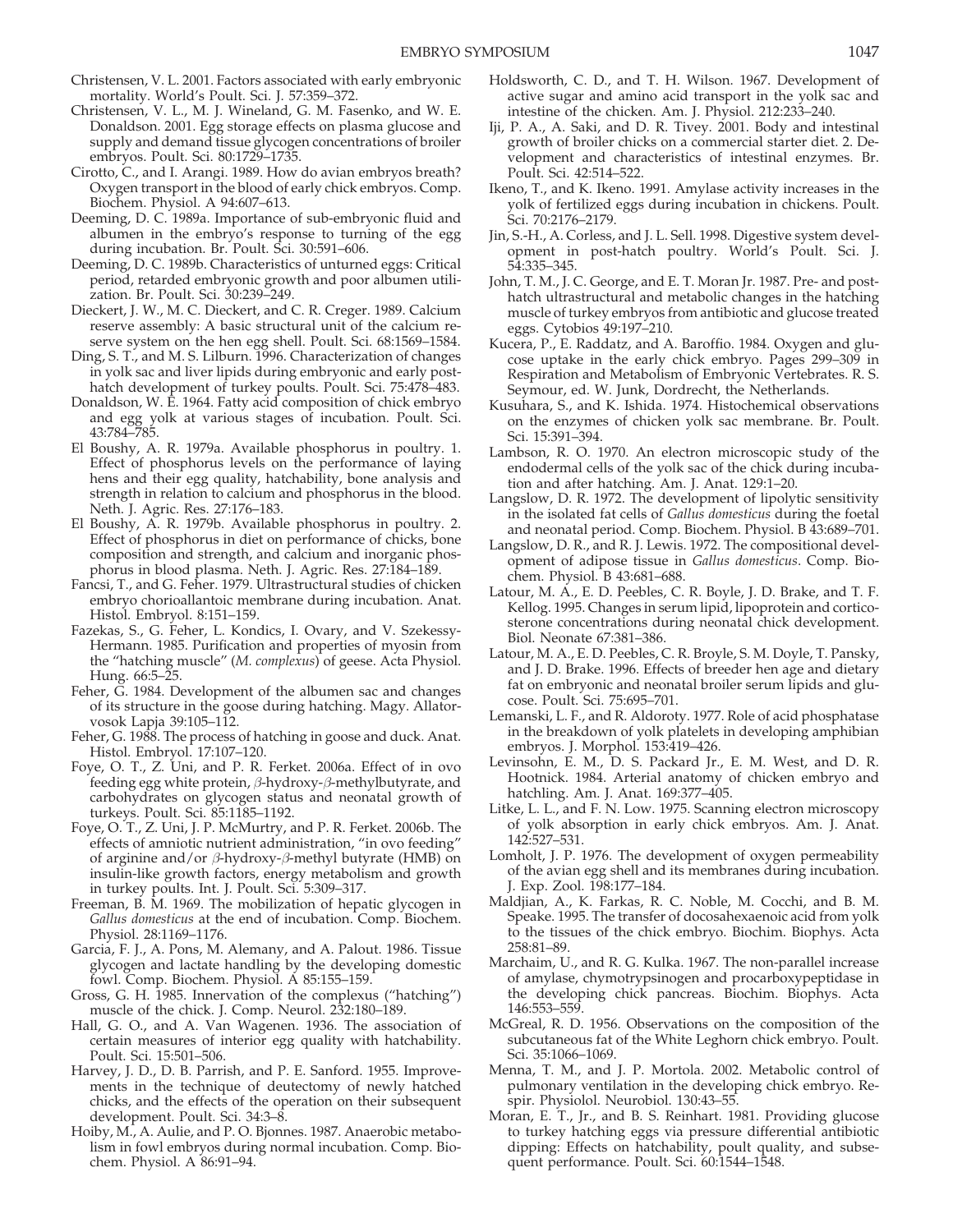- Murakami, H., Y. Akiba, and M. Horiguchi. 1992. Growth and utilization of nutrients in newly-hatched chick with or without removal of residual yolk. Growth Dev. Aging 56:75–84.
- Muramatsu, T., K. Hiramoto, N. Koshi, J. Okamura, S. Miyoshi, and T. Mitsumoto. 1990. Importance of albumen content in whole-body protein synthesis of the chicken embryo during incubation. Br. Poult. Sci. 31:101–106.
- Murray, A. M., R. Denis, and B. K. Speake. 1999. Acyltransferase activities in the yolk sac membrane of the chick embryo. Lipids 34:929–935.
- Narbaitz, R. 1974. On the mechanism of the shell mineral solubilization by the chick embryo. Calcif. Tissue Res. 16:339–342.
- Nir, I., and M. Levanon. 1993. Effect of posthatch holding time on performance and on residual yolk and liver composition. Poult. Sci. 72:1994–1997.
- Noble, R. C., and D. Ogunyemi. 1989. Lipid changes in the residual yolk and liver of the chick immediately after hatching. Biol. Neonate 56:228–236.
- Noble, R. C., S. G. Tullett, and N. Yafei. 1988. Understanding the chick embryo V. A close view of the uptake of yolk fat. Poult. Misset. 4:32–33.
- Noy, Y., and Y. Pinchasov. 1993. Effect of a single intubation of nutrients on subsequent early performance of broiler chicks and turkey poults. Poult. Sci. 72:1861–1866.
- Noy, Y., and D. Sklan. 1995. Digestion and absorption in the chick. Poult. Sci. 74:366–373.
- Oegema, T. R., and G. W. Jourdian. 1974. Metabolism of ovomucoid by the developing chick embryo. J. Exp. Zool. 189:147–161.
- Ohta, Y., N. Tsushima, K. Koide, M. T. Kidd, and T. Ishibashi. 1999. Effect of amino acid injection in broiler breeder eggs on embryonic growth and hatchability of chicks. Poult. Sci. 78:1493–1498.
- Ohtsu, H., K. Sato, H. Nishida, and Y. Akiba. 2003. High βhydroxybutyrate concentration in liver and skeletal muscle of newly hatched chicks. Comp. Biochem. Physiol. A 134:625–629.
- Pageze, L., M. Manesse, M. Navarro, A. Carretero, M. Arboix, J. Ruberte, and J. Sautet. 1996. The morphometric study of the 19-day chicken embryo skeleton (*Gallus domesticus*). Vet. Hum. Toxicol. 38:299–301.
- Peebles, E. D., L. Li, S. Millar, T. Pansky, S. Whitmarsh, M. A. Latour, and P. D. Gerard. 1999. Embryo and yolk compositional relationships in broiler hatching eggs during incubation. Poult. Sci. 78:1435–1442.
- Perlmann, G. E. 1973. Phosvitin, a phosphoglycoprotein. Isr. J. Chem. 11:2–3.
- Powell, K. A., E. A. Deans, and B. K. Speake. 2004. Fatty acid esterification in the yolk sac membrane of the avian embryo. J. Comp. Physiol. B 174:163–168.
- Puvadolpirod, S., J. R. Thompson, J. Green, M. A. Latour, and J. P. Thaxton. 1997. Influence of yolk on blood metabolites in perinatal and neonatal chicks. Growth Dev. Aging 61:39–45.
- Raheja, K. L., J. Tepperman, and H. M. Tepperman. 1977. The effect of age on intestinal glucose transport in the chick (*Gallus domesticus*). Comp. Biochem. Physiol. A 58:245–248.
- Ribatti, D. 1995. A morphometric study of the expansion of the chick area vasculosa in shell-less culture. J. Anat. 186:639–644.
- Romanoff, A. L. 1944. Avian spare yolk and its assimilation. Auk 61:235–241.
- Roufosse, A. H. 1979. Identification of brushite in newly deposited bone mineral from embryonic chicks. J. Ultrastruct. Res. 68:235–255.
- Sato, M., T. Tachibana, and M. Furuse. 2006. Heat production and lipid metabolism in broiler and layer chickens during embryonic development. Comp. Biochem. Physiol. A 143:382–388.
- Scott, T. R., W. A. Johnson, D. G. Satterlee, and R. P. Gildersleeve. 1981. Circulating levels of corticosterone in the serum of developing chick embryos and newly hatched chicks. Poult. Sci. 60:1314–1320.
- Sethi, N., and M. Brookes. 1971. Ultrastructure of blood vessels in the chick allantois and chorioallantois. J. Anat. 109:1–15.
- Shainkin, R., and G. E. Perlmann. 1971a. Phosvitin, a phosphoglycoprotein: Composition and partial structure of carbohydrate moiety. Arch. Biochem. Biophys. 145:693–700.
- Shainkin, R., and G. E. Perlmann. 1971b. Phosvitin, a phosphoglycoprotein. I. Isolation and characterization of glycopeptide from phosvitin. J. Biol. Chem. 246:2278–2284.
- Sklan, D. 2003. Fat and carbohydrate use in posthatch chicks. Poult. Sci. 82:117–122.
- Speake, B. K., and E. A. Deans. 2004. Biosynthesis of oleic, arachidonic and docosahexaenoic acids from their  $C_{18}$  precursors in the yolk sac membrane of the avian embryo. Comp. Biochem. Physiol. B 138:407–414.
- Speake, B. K., E. A. Deans, and K. A. Powell. 2003. Differential incorporation of docosahexaenoic and arahidonic acids by the yolk sac membrane of the avian embryo. Comp. Biochem. Physiol. B 136:357–367.
- Speake, B. K., A. M. Murray, and R. C. Noble. 1998. Transport and transformations of yolk lipids during development of the avian embryo. Prog. Lipid Res. 37:1–32.
- Speake, B. K., R. C. Noble, and R. McCartney. 1992. Lipoprotein lipase activity in tissues of the developing embryo. Biochem. Soc. Trans. 20:295S.
- Sugimoto, Y., T. Okita, and K. Koga. 1978. Detection of protease inhibitors in the egg yolk of hen and alteration of their activities during embryonic development. Jpn. Agric. Chem. 52:457–462.
- Sugimoto, Y., A. Saito, T. Kusakabe, K. Hori, and K. Koga. 1989. Flow of egg white albumin into the yolk sac during embryogenesis. Biochim. Biophys. Acta 992:400–403.
- Sugimoto, Y., S. Sanuki, S. Ohsako, Y. Higashimoto, M. Kondo, J. Kurawaki, H. R. Ibrahim, T. Aoki, T. Ksusakabe, and K. Koga. 1999. Ovalbumin in developing chicken eggs migrates from egg white to embryonic organs while changing its conformation and thermal stability. J. Biol. Chem. 274:11030– 11037.
- Sugimoto, Y., and M. Yamada. 1986a. Purification and characterization of benzoyl-L-tyrosine ethyl ester hydrolase from the yolk sac membrane of chicken egg. Biochem. Cell Biol. 64:543–547.
- Sugimoto, Y., and M. Yamada. 1986b. Changes in proteins from yolk and in the activity of benzoyl-L-tyrosine ethyl ester hydrolase from the yolk sac membrane during embryonic development of the chicken. Poult. Sci. 65:789–794.
- Sulistiyanto, B., Y. Akiba, and K. Sato. 1999. Energy utilization of carbohydrate, fat and protein sources in newly hatched broiler chicks. Br. Poult. Sci. 40:653–659.
- Svanberg, O. 1971. The distribution of the yolk cholesterol in the young chick. An autoradiographic study. Acta Physiol. Scand. 83:373–381.
- Tako, P., P. R. Ferket, and Z. Uni. 2004. Effects of in ovo feeding of carbohydrates and  $\beta$ -hydroxy- $\beta$ -methylbutyrate on the development of chicken intestine. Poult. Sci. 83:2023–2028.
- Tarugi, P., S. Nicolini, L. Marchi, G. Ballarini, and S. Calandra. 1994. Apolipoprotein B-100 production and cholesteryl ester content in the liver of developing chick. J. Lipid Res. 35:2019–2031.
- Tazawa, H., and T. Ono. 1974. Microscopic observation of the chorioallantoic capillary bed of chicken embryos. Respir. Physiol. 20:81–89.
- Tazawa, H., A. H. J. Visschedijk, J. Wittmann, and J. Piiper. 1983. Gas exchange, blood gases and acid-base status in the chick before, during and after hatching. Respir. Physiol. 53:173–185.
- Tezuka, Y., Y. Yokoe, and K. Yamagami. 1974. Glycogen phosphorylases in yolk sac and liver of developing chick. Annot. Zool. Jpn. 47:74–83.
- Tona, K., V. Bruggeman, O. Onagbesan, F. Bamelis, M. Gbeassor, K. Mertens, and E. Decuypere. 2005. Day-old chick quality: Relationship of hatching egg quality, adequate incubation